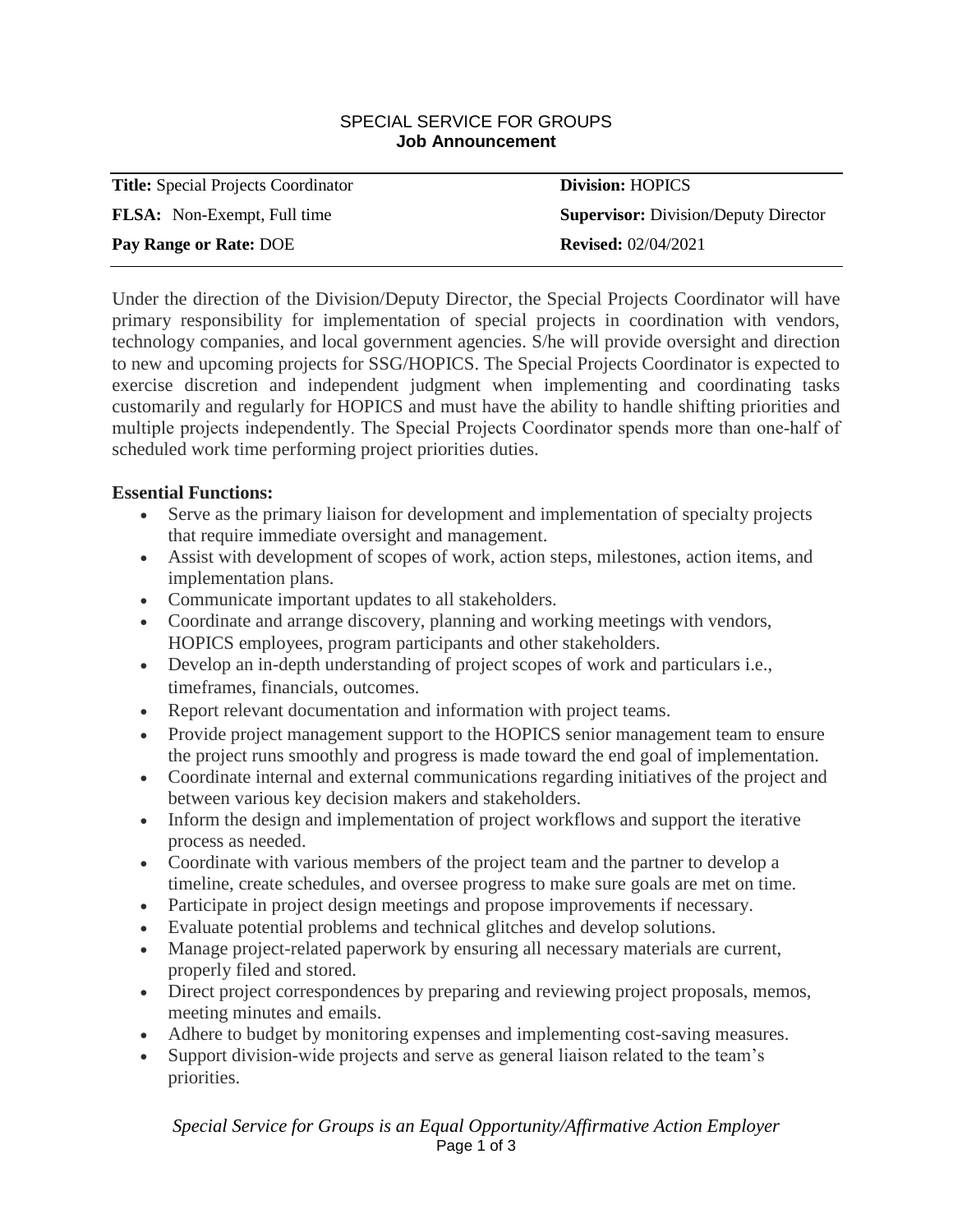- Collaborate with various departments across the organization to execute mission- and operations-focused projects such as database overhauls and the streamlining of internal and external processes.
- Analyze processes and identify areas of improvement.
- Maintain accurate project files; collect and report data as needed for reports and evaluation.
- Prepare reports with executive summaries, detailed information, data analysis and recommendations.
- Coordinate with Operations and IT team on staffing needs, such as office relocations.
- Maintain knowledge of trends, best practices and new technologies in the field of project management and submit suggestions for how this knowledge can be applied to the organization's operations and direct services departments.
- Perform duties based on professional practice with State/ Federal Government contracts and grants.
- Submit weekly and monthly reports in a timely manner.
- Maintain appropriate boundaries; and adhere to SSG's Code of Ethics and HOPICS' Core Values.
- Represent the Agency in a professional manner at meetings and community events.

# **Minimum Qualifications:**

- Bachelor's Degree in Project Management, or Business Administration, or Project Management Certification.
- Minimum of three to five years of project management or administrative specialist experience working in a non-profit or social service environment.
- Strong team player, familiar with team dynamics and willing to work in a team environment; experience and comfort working as part of a multi-disciplinary and multicultural team.
- Excellent written and oral communication and time management skills
- Ability to work at a macro level, keeping in mind the broader vision, while also attending to operational details.
- Ability to communicate effectively, both written and orally.
- Ability to organize and manage multiple priorities.
- Knowledge of portal systems and databases.
- Ability to multi-task and prioritize in fast-paced environment.
- Past success working with strategic partners, with the ability to cultivate existing relationships.
- Verification of Employment Eligibility and Background Check.
- TB test required (Not more than (3) months prior to or (7) days after Date of Hire, and renewed annually thereafter)
- COVID-19 Test Required Pre-Employment
- CPR and First Aid Certification required within 30 days of employment with company.
- Valid Driver's License and auto insurance required. Reliable transportation is required.
- Ability to work afterhours and weekends as needed.

*Special Service for Groups is an Equal Opportunity/Affirmative Action Employer* Page 2 of 3